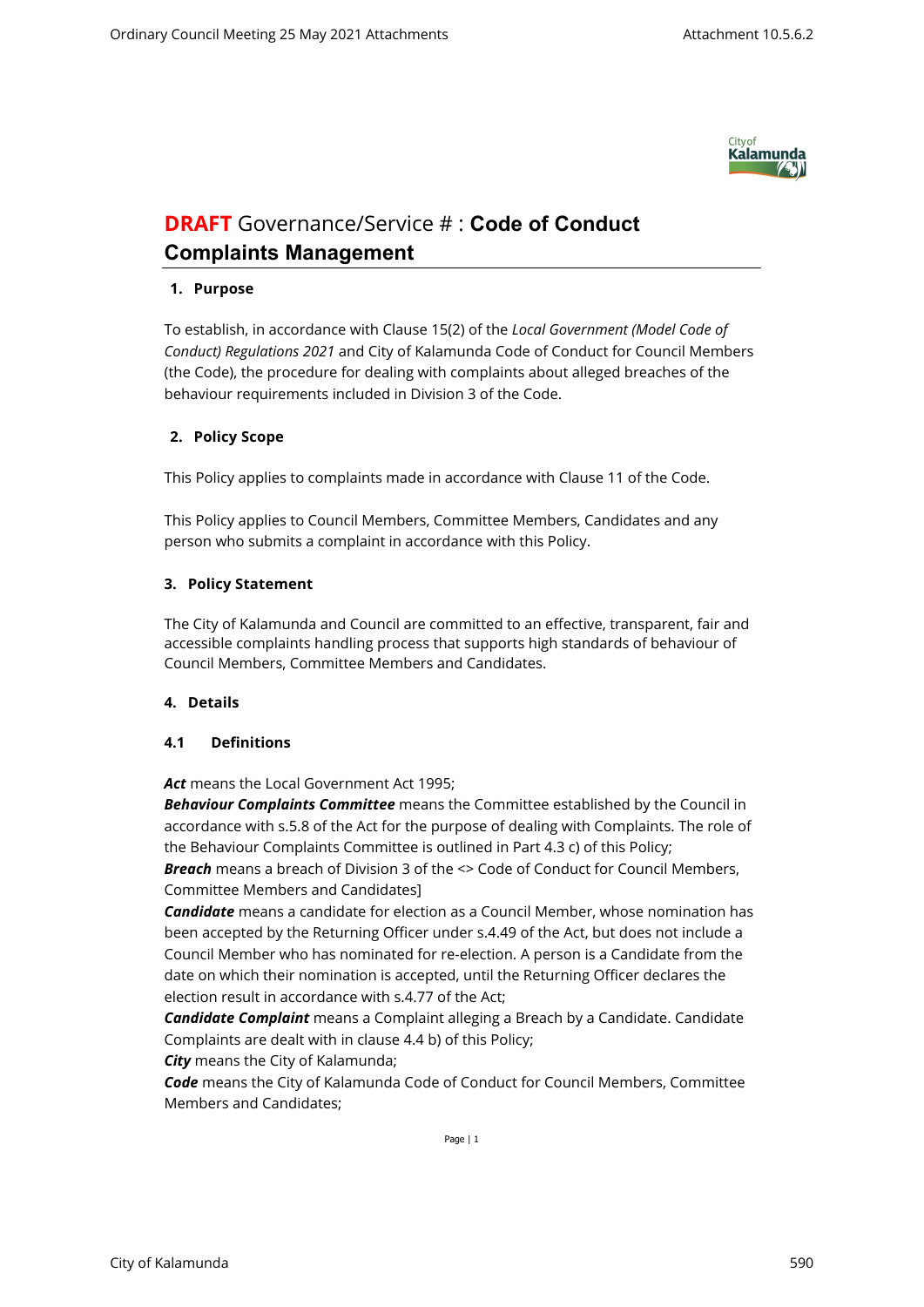

*Committee* means a committee of Council, established in accordance with s.5.8 of the Act;

*Committee Member* means a Council Member, employee of the <> or other person who has been appointed by the Council to be a member of a Committee, in accordance with s.5.10(1) of the Act. A person is a Committee Member from the date on which they are appointed, until their appointment expires or is terminated by Council resolution; *Complaint* means a complaint submitted under Clause 11 of the Code of Conduct; *Complainant* means a person who has submitted a Complaint in accordance with this Policy;

*Complaint Assessor* means a person appointed by the Behaviour Complaints Officer in accordance with clauses 4.3 b) and 4.4 h) of this Policy;

*Complaint Documents* means the Complaint Form and any supporting information, evidence, or attachments provided by the Complainant;

*Complaint Form* means the form approved under clause 11(2)(a) of the Code of Conduct [by Council resolution or by the CEO exercising delegated authority]; *Complaints Officer* means a person authorised in writing [by Council resolution or by the CEO exercising delegated authority] under clause 11(3) of the Code of Conduct to receive complaints and withdrawals of complaints. The role of the Behaviour Complaints Officer is addressed in clause 4.3 a)of this Policy;

*Council* means the Council of the City;

*Council or Committee Meeting* means a formal meeting of the Council or a Committee that is called and convened in accordance with the Act. It does not include informal meetings, such as workshops or briefings;

*Council Member* means a person who is currently serving a term of office as an elected member of the Council in accordance with the Act;

*Finding* means a finding made in accordance with clause 12(1) of the Code of Conduct as to whether the alleged Breach has or has not occurred;

*Plan* means a Plan that may be prepared and implemented under clause 12(4)(b) of the Code of Conduct, to address the behaviour of the person to whom the complaint relates (the Respondent), if a Finding has been made that a Breach has occurred; *Response Documents* means the response provided by the Respondent to the Complaint, and includes any supporting information or evidence that is supplied.

# **4.2 Principles**

#### **a) Procedural fairness**

The principles of procedural fairness, or natural justice, will apply when dealing with a Complaint under this Policy. In particular:

- (i) the Respondent will be afforded a reasonable opportunity to be heard before any findings are made, or a plan implemented;
- (ii) the decision maker should be objective and impartial, with an absence of bias or the perception of bias; and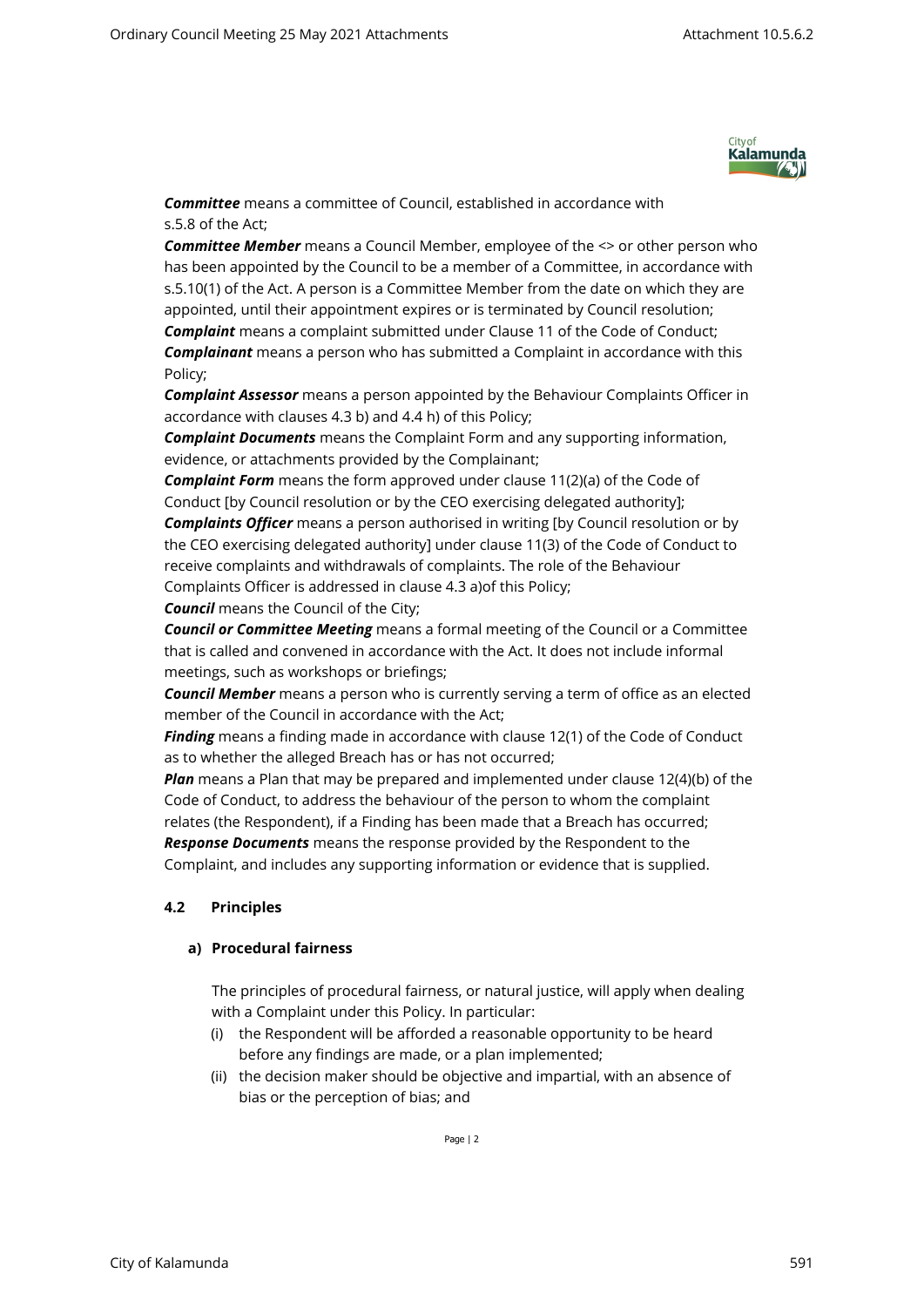

(iii) any findings made will be based on proper and genuine consideration of the evidence.

## **b) Consistency**

The application of this Policy should lead to consistency in process and outcomes. While each Complainant and Respondent will be dealt with according to their circumstances, and each Complaint considered and determined on its merits, similar circumstances will result in similar decisions.

## **c) Confidentiality**

The City will take all reasonable steps to maintain confidentiality when dealing with the Complaint, in order to protect both the Complainant and Respondent.

Council Members, Local Government employees and contractors who have a role in handling a specific complaint will be provided with sufficient information to fulfil their role. They must manage this information securely, and must not disclose or inappropriately use this information.

Complainants will be advised of the level of confidentiality they can expect, and that breaches of confidentiality on their part may prejudice the progress of their Complaint.

#### **d) Accessibility**

The City will ensure that information on how to make a complaint, including this Policy, is available at the City's Administration Building and on the City's website. The City will make information available in alternative formats if requested.

Any person wishing to make a complaint may contact the Complaints Officer if they require assistance in completing the complaint form or otherwise navigating the complaints process.

#### **4.3 Roles**

#### **a) Complaints Officer**

The Complaints Officer is authorised in accordance with clause 11(3) of the Code of Conduct to accept complaints and withdrawal of complaints.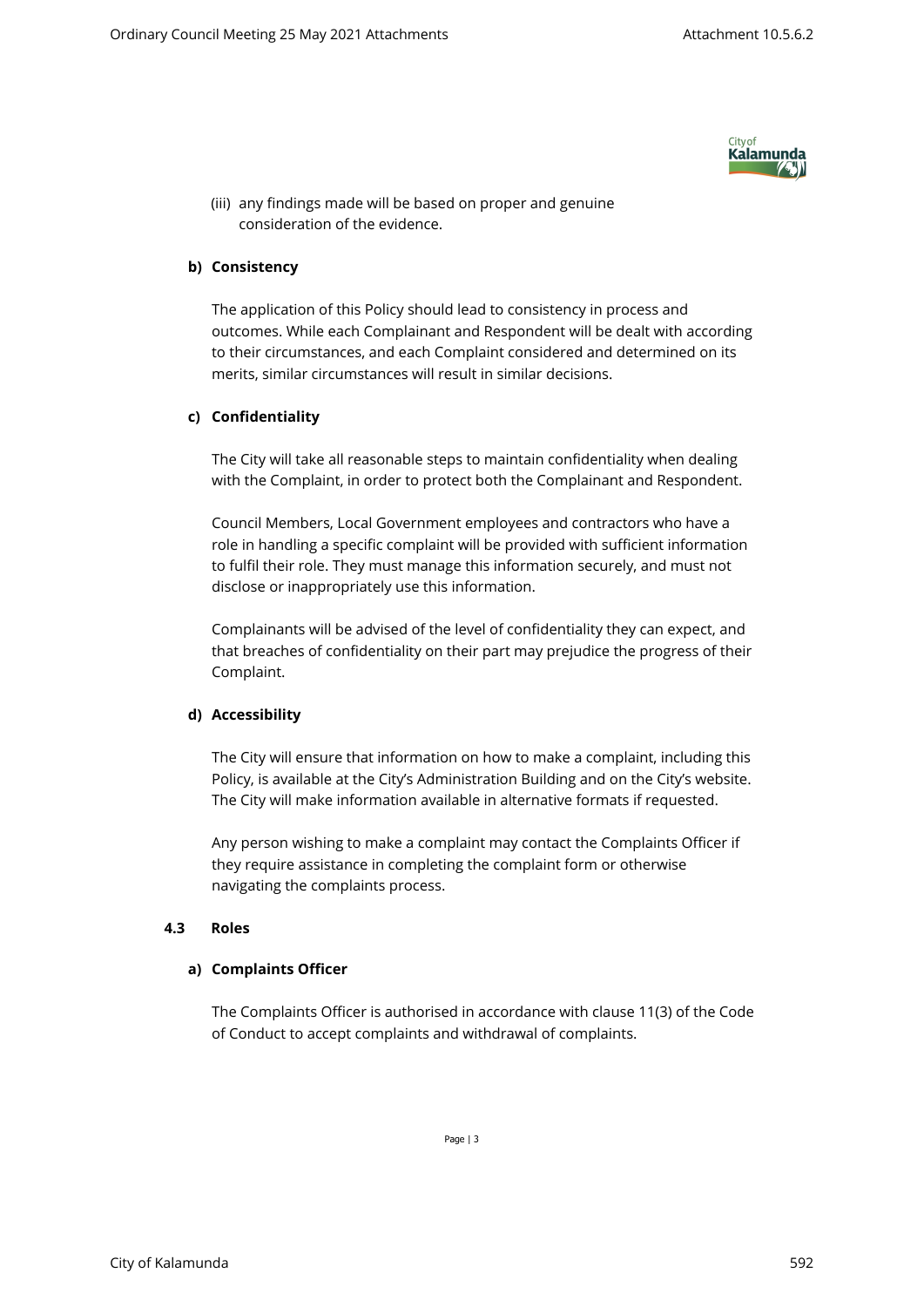

The Complaints Officer is not an advocate for the complainant or the respondent. The Complaints Officer provides procedural information and assistance to both Complainant and Respondent.

The Complaints Officer will liaise with and provide administrative support to a Complaint Assessor appointed under this Policy.

The Complaints Officer will liaise with the Local Government to facilitate the calling and convening of Council or Behaviour Complaints Committee meetings if required.

In undertaking their functions, the Complaints Officer will apply the Principles of this Policy.

# **b) Complaint Assessor**

The Complaint Assessor is appointed by the Complaints Officer in accordance with clause 4.4 h) of this Policy.

The Complaint Assessor is an impartial third party who will undertake the functions specified in this Policy. In undertaking their functions, the Complaint Assessor will apply the Principles of this Policy.

The Complaint Assessor will liaise with the Complaints Officer to manage the administrative requirements of dealing with the Complaint in accordance with this Policy.

#### **c) Behaviour Complaints Committee**

The Behaviour Complaints Committee is a Committee of Council established in accordance with s.5.8 of the Act for the purpose of dealing with Complaints.

The Behaviour Complaints Committee is a Committee of Council Members only.

The membership and purpose of the Behaviour Complaints Committee is outlined in Council Policy Behaviour Complaints Committee Terms of Reference.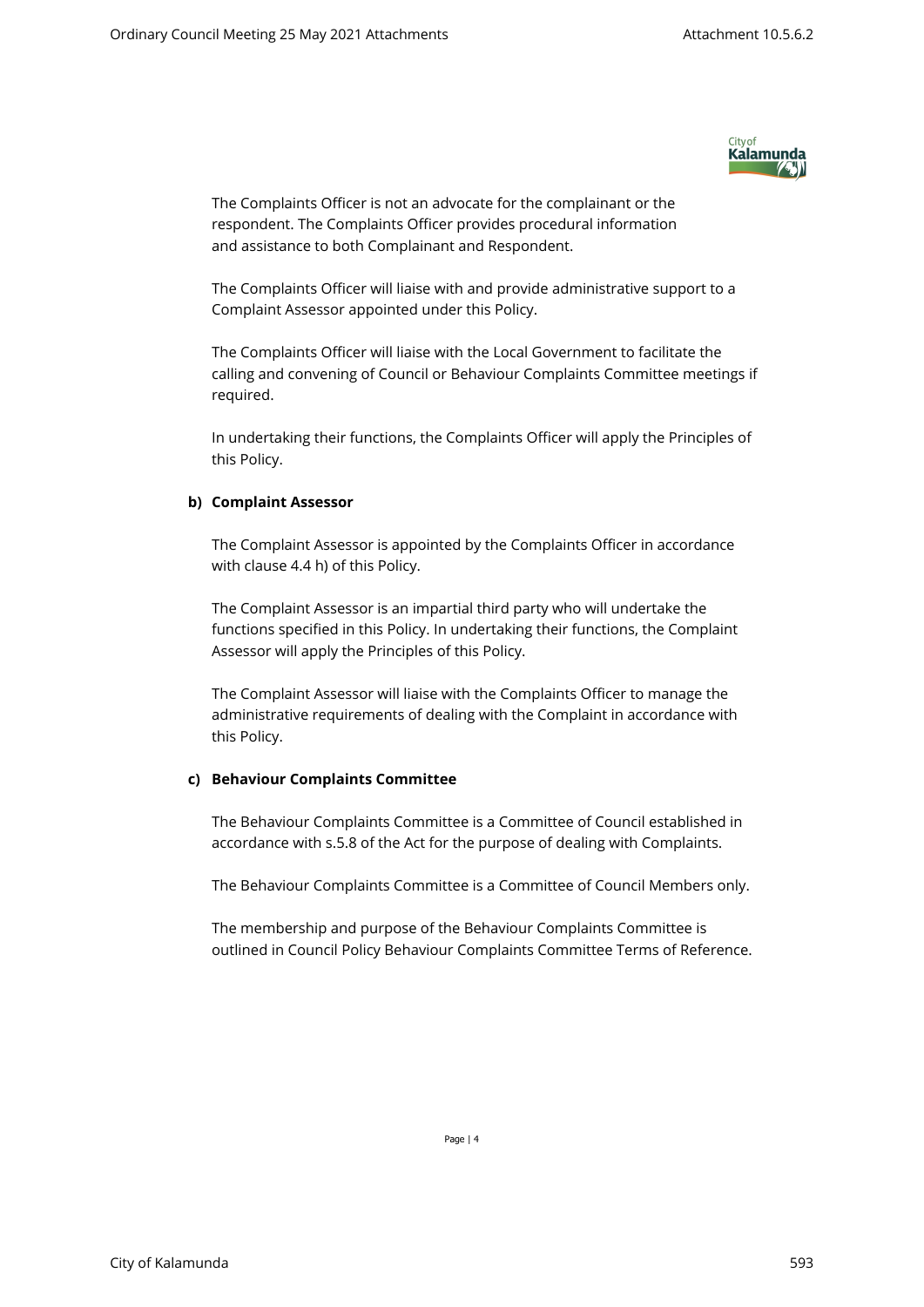

## **4.4 Procedure**

#### **a) Making a complaint**

Any person may make a Complaint alleging that a Council Member, Committee Member or Candidate has behaved in a way that constitutes a breach of Division 3 of the Code of Conduct [clause 11(1) of the Code].

A Complaint must be made within one (1) month after the alleged Breach [clause 11(2)(c) of the Code].

A Complaint must be made by completing the Behaviour Complaint Form in full and providing the completed forms to the Complaints Officer.

A Complaint must be made in accordance with the Behaviour Complaint Form and specify which requirement(s) of the Code is alleged to have been breached.

A Complaint is required to include the name and contact details of the Complainant therefore anonymous complaints cannot be accepted.

Where a Complaint Form omits required details, the Complaints Officer will invite the Complainant to provide this information in order for the Complaint to be progressed.

Where a Complaint is made more than 1 month after the alleged breach, the Complaints Officer will give the Complainant written notice that the Complaint cannot be made [clause 11(2)(c) of the Code].

# **b) Candidate Complaints**

A Complaint in relation to a Candidate must be made in accordance with 4.4 a), above, but cannot be dealt with unless the Candidate is subsequently declared elected as a Council Member.

Within 7 days after receiving a Candidate Complaint, the Complaints Officer will provide written notice:

- (i) to the Complainant confirming receipt, and advising of the procedure for candidate complaints; and
- (ii) to the Respondent, including a summary of the complaint, and advising of the procedure for candidate complaints.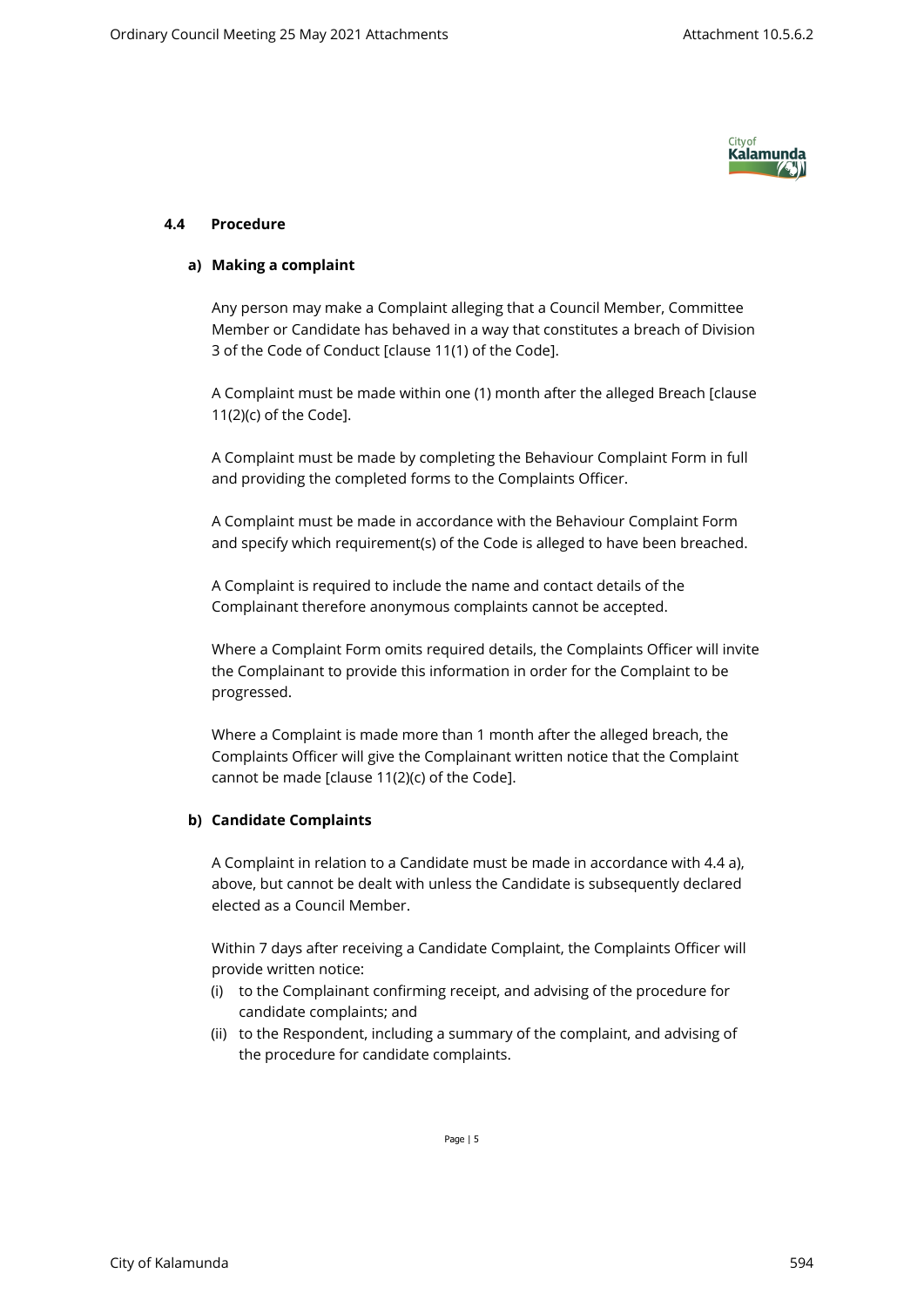

No action will be taken until the results of the election are declared by the Returning Officer. If the respondent is elected, then the complaint will be dealt with in accordance with this Policy. Timeframes that would otherwise commence on the receipt of a Complaint will be taken to commence on the election date.

If the Respondent is not elected, the Complaints Officer will provide the Complainant with notice that the Respondent has not been elected and that the Complaint cannot be dealt with [clause 15(1) of the Code]

## **c) Withdrawing a Complaint**

A Complainant may withdraw their Complaint at any time before a Finding has been made in relation to the Complaint [clause 14 of the Code].

A Complainant may withdraw a Complaint by advising the Complaints Officer in writing that they wish to do so.

After receiving a written withdrawal of the Complaint, the Complaints Officer will take all necessary steps to terminate the process commenced under this Policy.

## **d) Notice to Complainant**

Within 7 days after receiving a Complaint, the Complaints Officer will provide written notice to the Complainant that:

- (i) confirms receipt of the Complaint;
- (ii) outlines the process that will be followed and possible outcomes;
- (iii) explains the application of confidentiality to the complaint;
- (iv) includes a copy of this Policy; and
- (v) if necessary, seeks clarifications or additional information.

If the Complaint Form indicates that the Complainant agrees to participate in Alternative Dispute Resolution, the Complaints Officer will advise the Complainant of the process in accordance with clause 4.4 f) of this Policy.

#### **e) Notice to Respondent**

Within 14 days after receiving a Complaint, the Complaints Officer will provide written notice to the Respondent that:

- (i) advises that a Complaint has been made in accordance with the Code and this Policy;
- (ii) includes a copy of the Complaint Documents;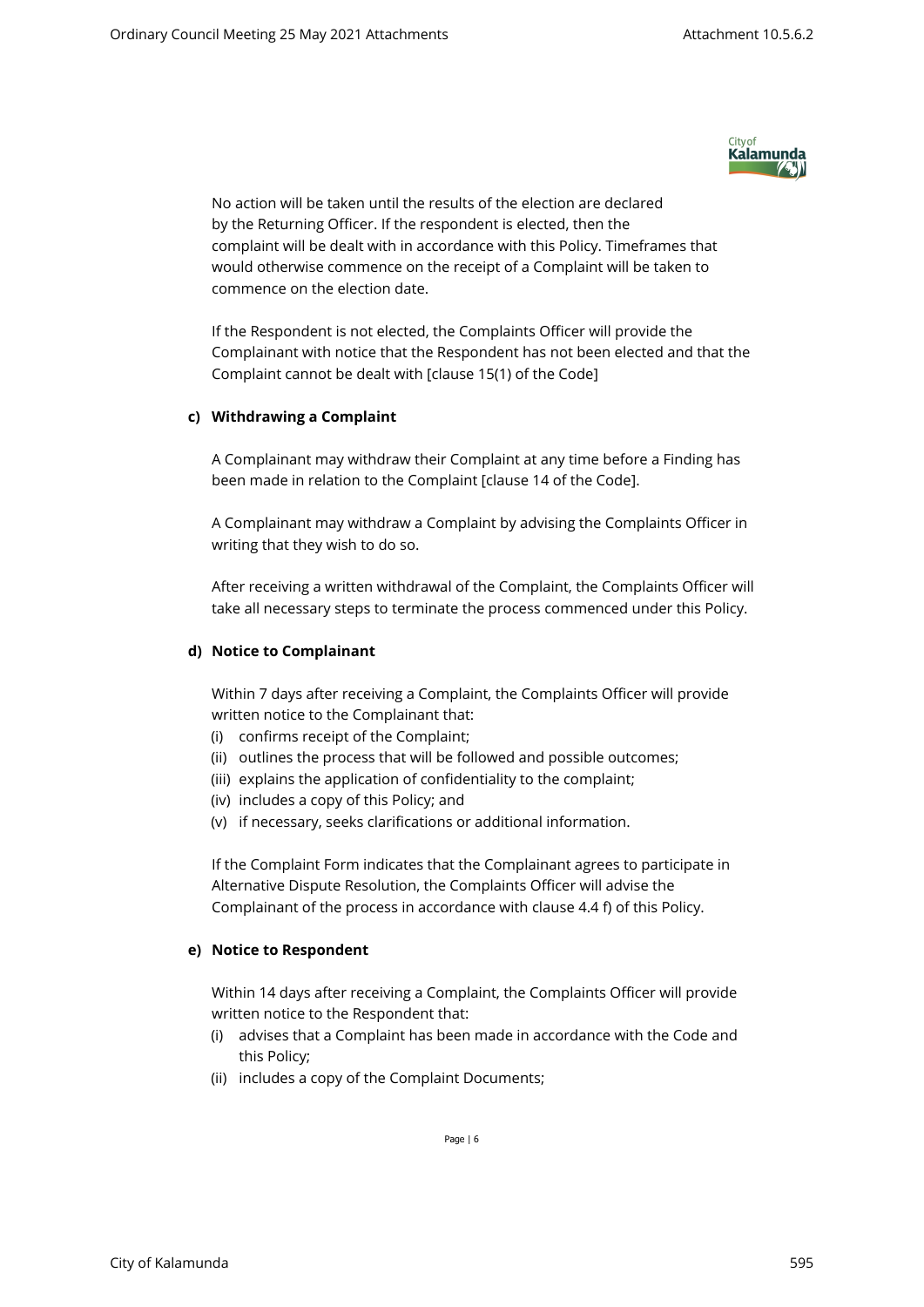

- (iii) outlines the process that will be followed, the opportunities that will be afforded to the Respondent to be heard and the possible outcomes;
- (iv) includes a copy of this Policy; and
- (v) if applicable, advises that further information has been requested from the Complainant and will be provided in due course.

If the Complainant has agreed to participate in Alternative Dispute Resolution, the Complaints Officer will ask the Respondent if they are also willing to participate in accordance with clause 4.4 f) of this Policy.

# **f) Alternative Dispute Resolution**

The City recognises that Alternative Dispute Resolution may support both parties reach a mutually satisfactory outcome that resolves the issues giving rise to the Complaint. Alternative Dispute Resolution requires the consent of both parties to the Complaint and may not be appropriate in all circumstances.

To commence the process, the Complaints Officer will, as the first course of action upon receiving a complaint, offer the Complainant and the Respondent the option of Alternative Dispute Resolution. If both parties agree to participate in Alternative Dispute Resolution, the Complaints Officer will pause the formal process.

The objective of Alternative Dispute Resolution will be to reach an agreed resolution that satisfies the Complainant that the formal process is no longer required, allowing them to withdraw the Complaint, in accordance with clause 4.4 c) of this Policy. For example, an offer by a Respondent to issue a voluntary apology in response to a Complaint, even in the absence of a request from the Complainant, qualifies for consideration as Alternative Dispute Resolution.

If Alternative Dispute Resolution is commenced, both the Complainant and Respondent may decline to proceed with the process at any time. The process may also be terminated on the advice of a third party who is providing assistance to the Local Government, such as a facilitator or mediator.

If Alternative Dispute Resolution is terminated or does not achieve an agreed outcome that results in the withdrawal of the Complaint, the Complaints Officer will resume the formal process required under this Policy.

# **g) Order of Complaints**

Complaints will normally be dealt with in the order in which they are received.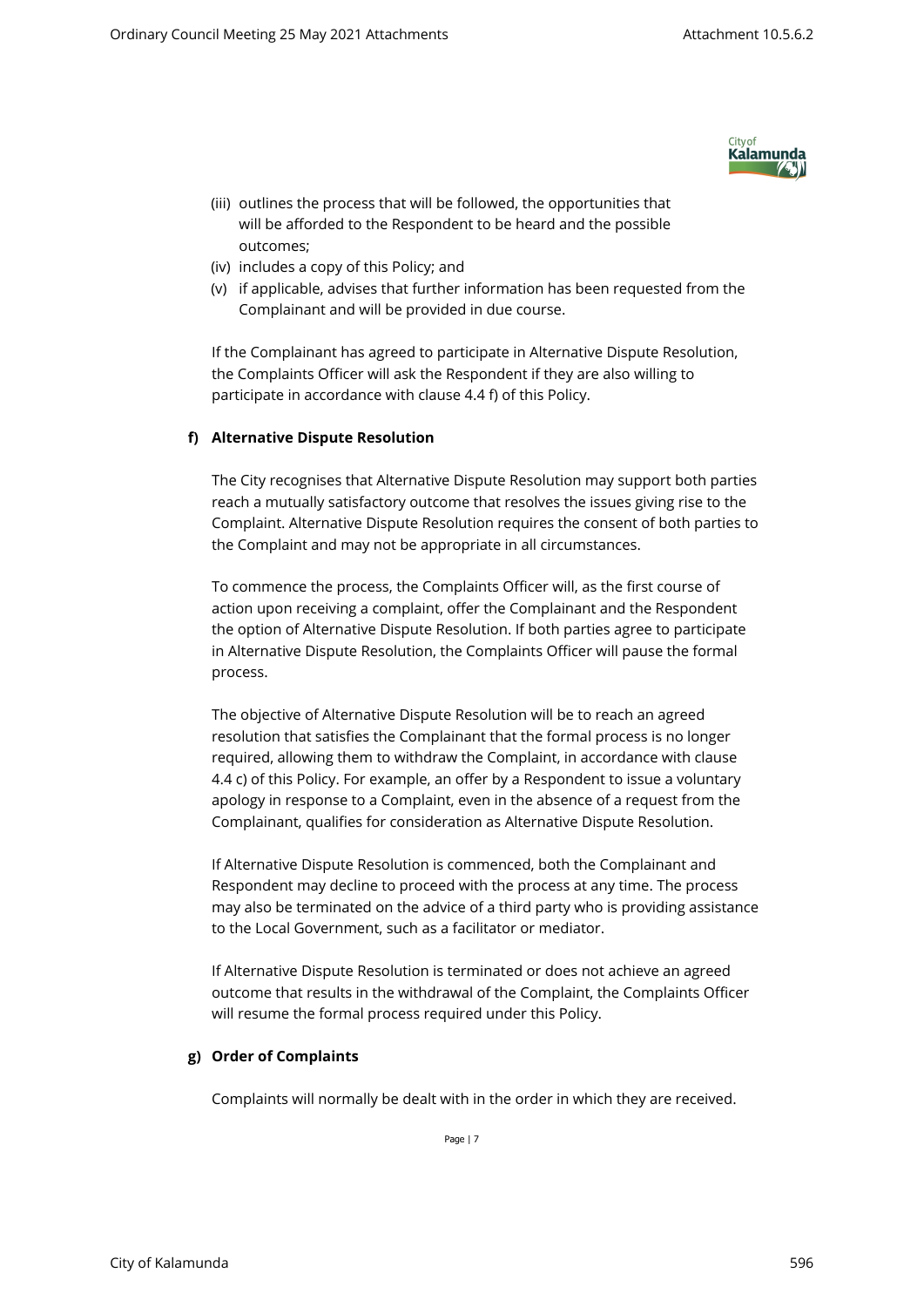

If more than one Complaint is received that relates to the same alleged behaviour, the Complaints Officer may decide to progress those Complaints concurrently.

## **h) Appointment of Complaints Assessor**

If Alternative Dispute Resolution is not commenced, is terminated or does not achieve an agreed outcome resulting in the withdrawal of the Complaint, the Complaints Officer will appoint a suitably qualified and experience Complaint Assessor, in accordance with the City's Purchasing Policy.

The Complaints Officer will endeavour to appoint a Complaint Assessor within a reasonable period. The Complaints Officer will provide written notice of the appointment to the Complainant and the Respondent.

# **i) Search of Local Government Records**

The Complaint Assessor may request the Complaints Officer to search for any relevant records in the City's Record Management System.

In particular, if the behaviour is alleged to have occurred at a Council or Committee Meeting, the Complaints Officer will be requested to identify any Local Government records that provide evidence that may support a decision as to whether:

- (i) the behaviour occurred at a Council or Committee Meeting;
- (ii) the behaviour was dealt with by the person presiding at the meeting, and/or
- (iii) the Respondent has taken remedial action in accordance with the City's Standing Orders Local Law.

The Complaints Assessor must provide the Respondent with a copy of any records that are identified. In addition, where a clarification or additional information has been sought from the Complainant by either the Complaints Officer or the Complaint Assessor, copies must also be provided to the Respondent.

# **j) Assessment of the Complaint**

The Complaint Assessor will undertake an assessment of the Complaint in accordance with the process outlined in the Notices given under clause 4.4 d) and e) of this Policy.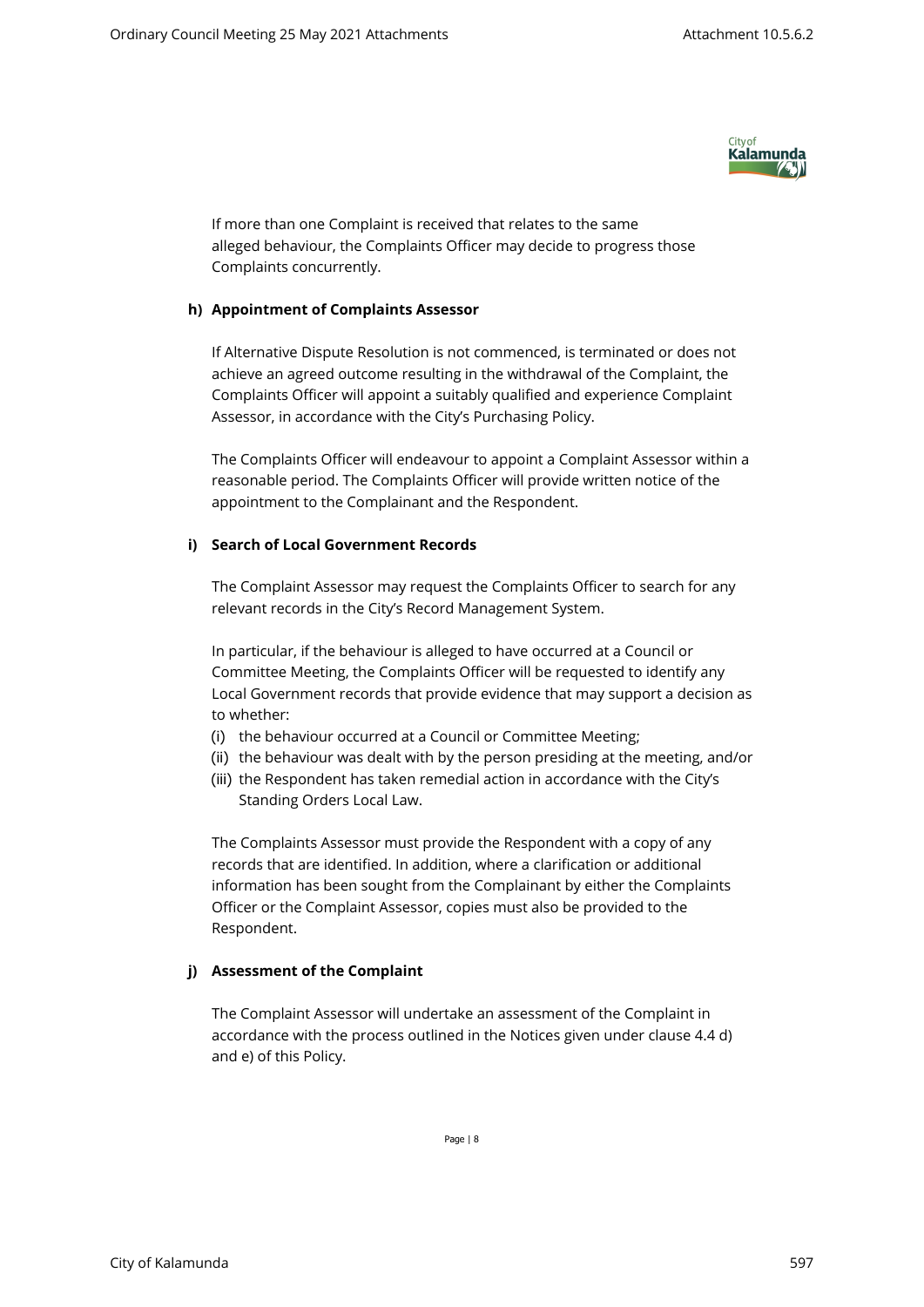

The Complaint Assessor must ensure that the Respondent is provided with a reasonable opportunity to be heard before forming any opinions, or drafting the Complaint Report or recommendations

## **k) Complaint Report**

The Complaint Assessor will prepare a Complaint Report that will:

- (i) outline the process followed, including how the Respondent was provided with an opportunity to be heard;
- (ii) include the Complaint Documents, the Response Documents and any relevant Local Government Records as attachments; and
- (iii) include recommendations on each decision that may be made by the Complaints Committee; and
- (iv) include reasons for each recommendation, with reference to clause 4.5 of this Policy

If the Complaint Report recommends that a Plan is prepared and implemented in accordance with clause 12(4)(b) of the Code and clause 4.5 d) of this Policy, the Complaint Report must include a Proposed Plan.

The Complaint Assessor will liaise with the Complaints Officer to include the Complaint Report in the Agenda for a meeting of the Complaints Committee. The Complaints Officer will be responsible for preparation of an Officer Report with the Complaint Report provided as a confidential attachment. The recommendations of the Complaint Report will be provided as the Officer Recommendations.

# **l) Complaints Committee Meeting**

The Agenda will be prepared on the basis that the part of the meeting that deals with the Complaint Report will be held behind closed doors in accordance with s.5.23(2) of the Act.

The Behaviour Complaints Committee will consider the Complaint Report and attachments and give due regard to the recommendations.

In accordance with Regulation 11(d)(a) of the *Local Government (Administration) Regulations 1996*, reasons for any decision that is significantly different from the Officer Recommendation must be recorded in the meeting minutes.

If the behaviour that is the subject of the Complaint is alleged to have occurred at a Council or Committee Meeting, the Behaviour Complaints Committee will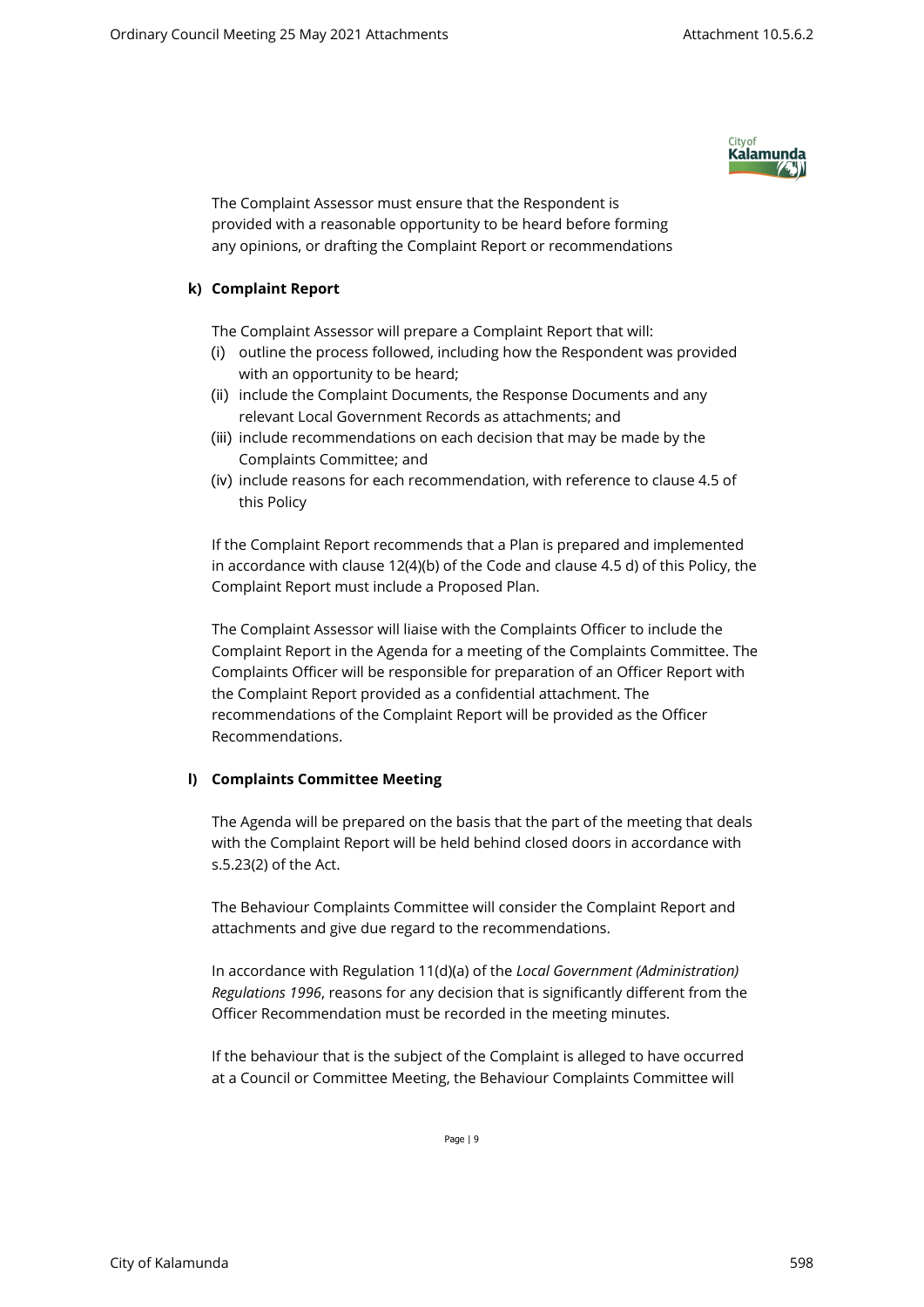

determine whether or not to dismiss the Complaint in accordance with Clause 13 of the Code and clause 4.5 b) of this Policy.

If the Behaviour Complaints Committee dismisses a Complaint, the Complaints Officer must give the Complainant and the Respondent written notice of the decision and the reasons for the decision in accordance with clause 13(2) of the Code. This concludes the process for this Complaint.

If the Complaint is not dismissed, the Behaviour Complaints Committee will consider the Complaint and make a Finding as to whether the alleged Breach that is the subject of the Complaint has or has not occurred, in accordance with clause 12 of the Code and clause 4.5 of this Policy.

If the Behaviour Complaints Committee finds that the alleged Breach **did not** occur, the Complaints Officer must give the Complainant and the Respondent written notice of the Finding and the reasons for the Finding in accordance with clause 12(7)(a) of the Code. This concludes the process for this Complaint.

If the Behaviour Complaints Committee finds that the alleged breach **did** occur, the Committee will decide whether to take no further action in accordance with clause 12(4)(a) of the Code or prepare a plan to address the behaviour in accordance with clause 12(4)(b) of the Code and clause 4.5 d) of this Policy.

If the Behaviour Complaints Committee decides to take no further action, the Complaints Officer must give the Complainant and the Respondent written notice of this decision and the reasons for the Finding in accordance with clause 12(7)(a) of the Code. This concludes the process for this Complaint.

If the Behaviour Complaints Committee decides to prepare a Plan, the Committee will first consult with the Respondent in accordance with clause 12(5)\* of the Code. The Behaviour Complaints Committee will consider any submissions made by the Respondent before preparing and implementing a Plan.

#### **m) Compliance with Plan Requirement**

The Complaints Officer will monitor the actions in timeframes set out in a Plan.

Failure to comply with a requirement included in a Plan is a minor breach under section 5.105(1) of the Act and clause 23 of the Code.

The Complaints Officer must provide a report advising Council of any failure to comply with a requirement included in a Plan.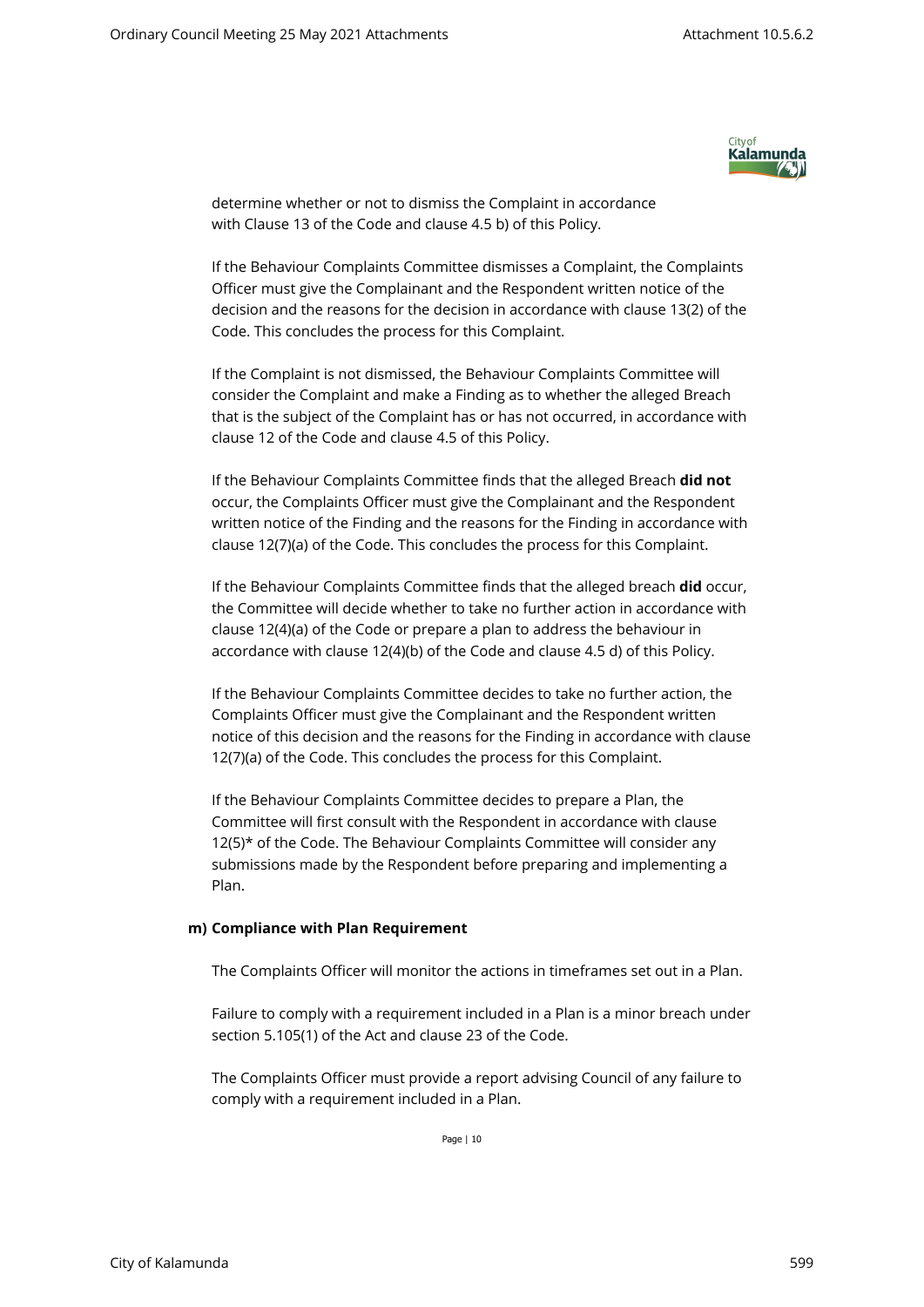

# **4.5 Decision Making**

## **a) Objective and Principles**

All decisions made under this Policy will reflect the Policy Objectives and the Principles included in clause 4.2 of this Policy.

## **b) Dismissal**

The Behaviour Complaints Committee must dismiss a Complaint in accordance with clause 13(1)(a) and (b) of the Code if it is satisfied that -

- (i) the behaviour to which the Complaint relates occurred at a Council or Committee Meeting; and
- (ii) either
	- (1) the behaviour was dealt with by the person presiding at the meeting; or
	- (2) the Respondent has taken remedial action in accordance with the City's Standing Orders Local Law.

# **c) Finding**

A Finding that the alleged breach has occurred must be based on evidence from which it may be concluded that it is more likely that the breach occurred than that it did not occur [clause 12(3) of the Code].

This may involve first considering whether the behaviour occurred, on the balance of probabilities, and then whether that behaviour constituted a breach of a requirement of Division 3 of the Code.

# **d) Action**

In deciding whether to take no further action, or prepare and implement a Plan, the Complaints Committee may consider:

- (i) the nature and seriousness of the breach(es);
- (ii) the Respondent's submission in relation to the contravention;
- (iii) whether the Respondent has breached the Code knowingly or carelessly;
- (iv) whether the Respondent has breached the Code on previous occasions;
- (v) likelihood or not of the Respondent committing further breaches of the Code;
- (vi) personal circumstances at the time of conduct;
- (vii) need to protect the public through general deterrence and maintain public confidence in Local Government; and